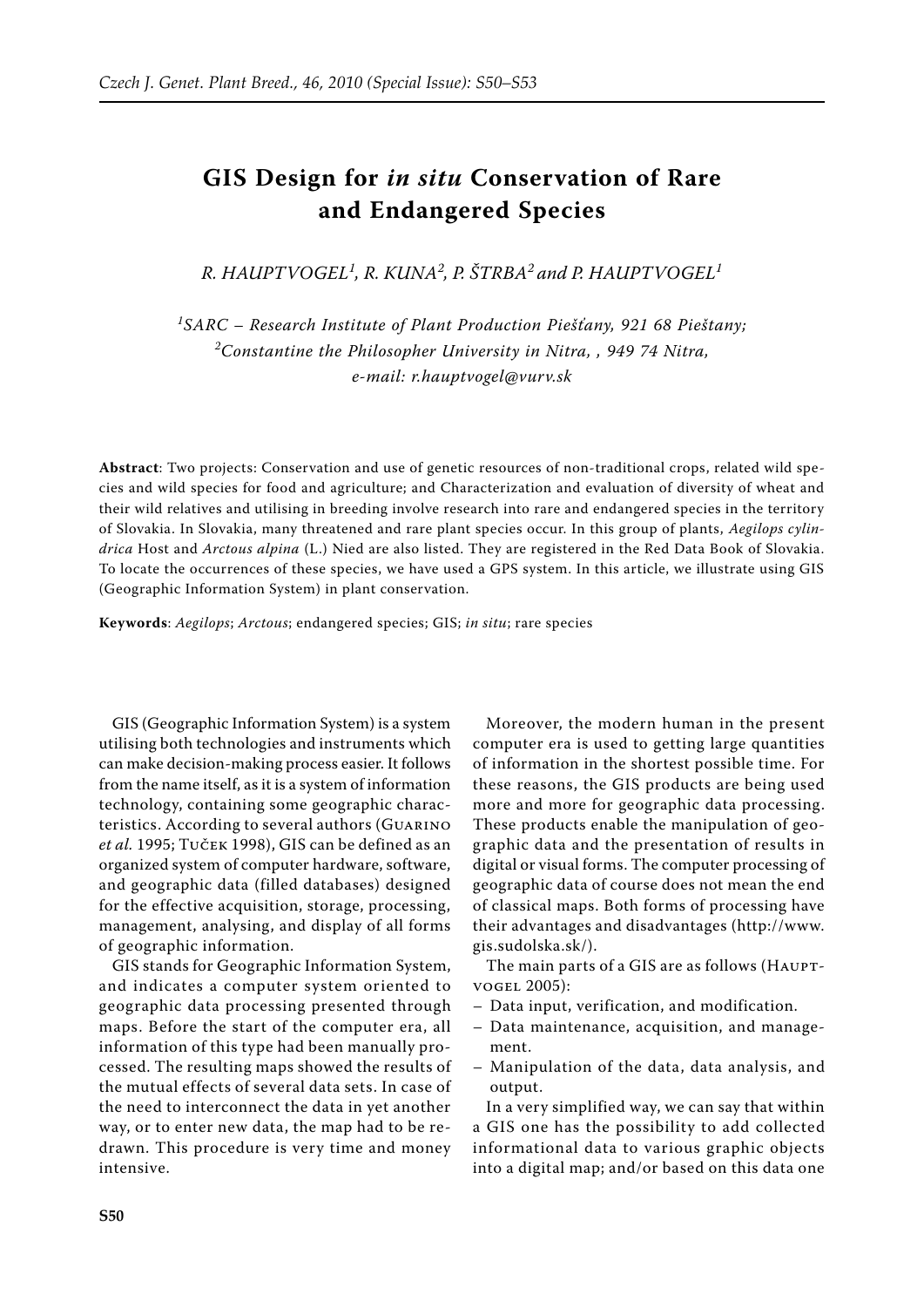can make one's own digital map, according to what is needed. Using a GIS, we can analyse and interpret various data which describes places, localities, and objects on the Earth's surface. These so-called geospaces can be divided into three territorial categories: large territorial or regional geospaces (territories of a state, region), local geospaces (cadastre or an area of enterprise), and micro geospaces (occurrence of an individual, a concrete locality).

The result is the geospatial information in the form of a map, visualisation, graph or other diagrammatic output. When designing and creating such a system, it is necessary to understand that the data (in our case the database formed on the basis of passport data) forms a substantial part of the system. For this reason, the structure of graphic and descriptive data must be designed very carefully, with an emphasis on their mutual relationship. In general, the general task of a GIS is to answer the question, 'What is in a given locality, or where is the locality with the desired characteristics'. It also can attempt to find changes in a locality over time, to investigate the spatial background (i.e. to determine the effect of a factor affecting a given population, and to answer the question, 'What happens if '?).

In the present rapidly developing technological world, GIS is one of the most dynamic and developing information technologies. Especially in recent years, it has become an integral part of the development of information systems in areas such as: environment, geology, geography, geophysics, geodesy, as well as banking, marketing, human demographic research, medicine, and biology. It is also used in the area of plant genetic resources, in either local or the worldwide level where, GIS starts to influence the mapping and surveying of plant genetic resources, the production of phytogeographic maps, and the analysis of populations of particular species in a given locality (http://www.esri.com/).

Geographic data in a GIS can be organized into two basic data, specifically by the vector or raster model. These representations are reflective of the different possibilities of processing, storage, analysis, and presentation of the data.

The vector data model reflects real objects. They can be divided into three basic types of elements in space in a selected coordinate system.

– Points, or point element – characterized by coordinates in space (tree, plant).

- Line, or line element organized set of coordinates in a sequence (stream, contours).
- Polygons, or area element closed pattern, whose perimeter is created by the set of organized coordinates (settlement, forest, area). The term topology for this data model is typically defined as the relationships between mutual objects (neighbouring, crossing).

A raster data model is characterised by a set of points of the same size, regularly arranged in rows and columns, similar to any other image in a computer. The precision of a given model is determined by the size of a point, which has a given characteristic colour.

The basis of each GIS is a digital map created by many attributes. For spatial phenomena, dividing into thematic areas (layers) is typical. Each writable theme is defined as a set of elements of a given type, with a common attribute (forests, settlemets, streams, hills). For vector and raster data, it is typical to arrange the information into geographic layers (coverages). One can imagine these layers as transparent thematic layers overlaying one another. The user decides which layers he wants to work with, which layers will be displayed, and which not. Such a system offers not only the classical possibilities of questions answered using a database, but also graphics on vector and raster themes.

A GIS offers the ability of geographic modelling and analysis for completely new themes, created on the basis of combined selections from the original graphical layers. In a GIS, there are contained a set of user tools for working with vector and raster data, which further enable the processing and analysis of the data in detail and in different ways; using different methods. An integral part of the work with a map is also a transparent presentation of the processed data. A geographic information system has the ability to integrate sources from various areas of interest, and it therefore becomes an effective and rational instrument for administrative actions in a given administration unit; at the same time an impulse for further management (http://www.lesy.sk/).

### **MATERIAL AND METHODS**

During the monitoring and collecting of diaspore, we have collected other passport data, together with samples of plant genetic resources. These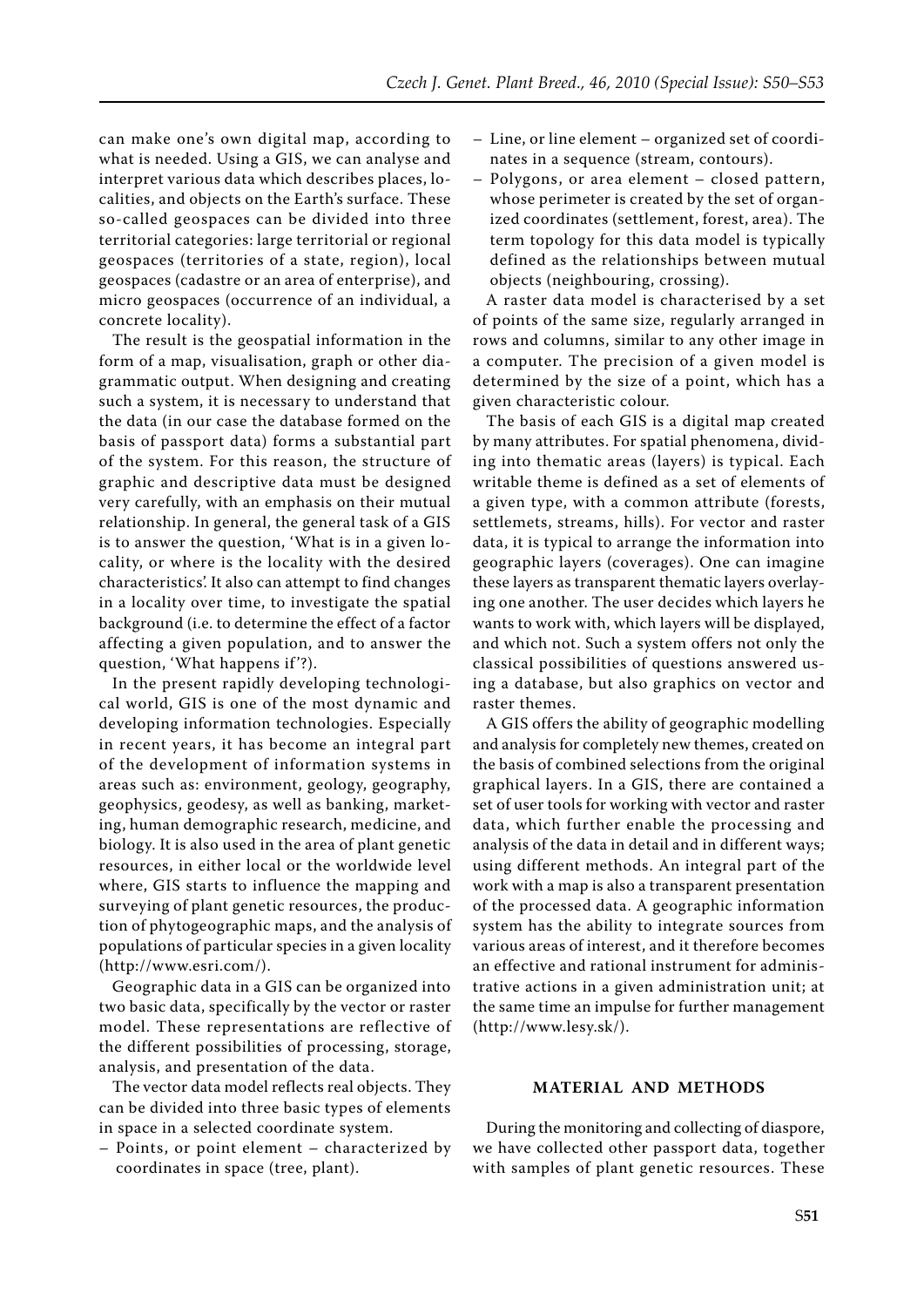were processed as a database in the form of tables. The Microsoft Excel program was used; the sets of data and passport data was stored in .xls format and then exported in .dbf format (because this format was suitable for our needs).

The passport portion of the database was processed according to the following collected data:

ACRONYM – acronym of collecting expedition, COLL\_DATE – date of collecting, LOCALITY\_N – serial number of locality, ACCESSION – serial number of sample, GENUS – botanical name of genus, CROP\_CODE – code of crop, MATERIAL – type of collected material (seeds or vegetative parts), LOCALITY – name of locality or data of grower, HABITAT – place of occurrence (description of locality), EXPOSITION – exposition in terrain, SLOPE – slope, LATITUDE – latitude, LONGITUDE – longitude, ALTITUDE – altitude, HOLDER – holder of sample, NOTICE – notes.

Based on the results processed this way we can ask questions for the GIS to answer:

- What is on this locality?
- Where are the localities with the desired characteristics?
- What has been changed since …?
- What spatial background exists?
- What happens if …?

The geographical position of localities were recorded by means of GPS (Global Position System) from the Garmin Company GPS60CS, with an accuracy of 5 to 10 m. Processing of phytogeographic thematic maps, and layers on the basis of the databases created, was accomplished using ArcGIS 9.1 software from the ESRI Company. We have used the digitally processed maps from ESRI, especially European global maps.

#### **RESULTS**

Within the monitoring and collecting of plant data, and using the methodogy of geographic information systems, we processed the data of selected rare and endangered species from monitoring in the Slovak Republic. The monitoring was focused on *Aegilops cylindrica* Host (Figure 1) and *Arctous alpina* (L.) Nied.

*Aegilops cylindrica* Host, jointed goatgrass, *Poaceae* family is a critically endangered species, according to the IUCN category. Jointed goatgrass is a submediterranean and subcontinental species with a Euro-Asian distribution. The centre of occurrence is in South-Eastern Europe and Asia Minor. In Slovakia, it grows on anthropogenic biotops,



Figure 1. Distribution map of *Aegilops cylindrica* Host and *Arctous alpina* (L.) Nied. in Slovakia